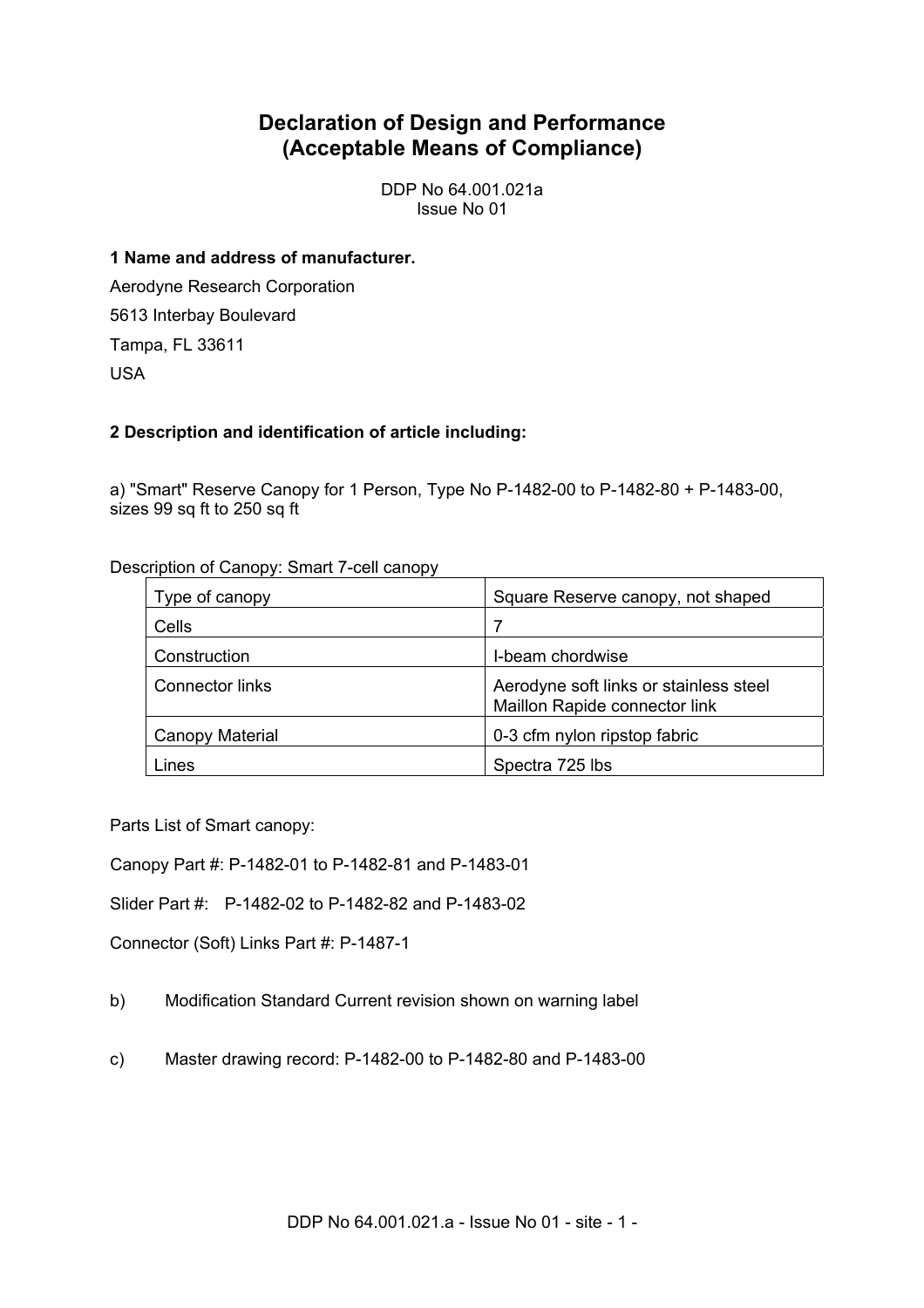d) Weight and overall dimensions :

| Size sq.ft. |       | Span in ft Chord ctr Chord tip |       | Canopy    | Slider size |  |
|-------------|-------|--------------------------------|-------|-----------|-------------|--|
|             |       | in ft                          |       | Weight in | in mm       |  |
|             |       |                                |       | kg        |             |  |
| 99          | 14,11 | 7,02                           | 7,02  | 1,5       | 620x380     |  |
| 110         | 14,83 | 7,38                           | 7,38  | 1,7       | 640x400     |  |
| 120         | 15,59 | 7,71                           | 7,71  | 1,8       | 670x420     |  |
| 135         | 16,40 | 8,14                           | 8,14  | 1,9       | 720x438     |  |
| 150         | 17,32 | 8,63                           | 8,63  | 2,0       | 780x480     |  |
| 160         | 17,82 | 8,86                           | 8,86  | 2,1       | 780x480     |  |
| 175         | 18,67 | 9,28                           | 9,28  | 2,2       | 780x480     |  |
| 190         | 19,46 | 9,68                           | 9,68  | 2,4       | 780x555     |  |
| 220         | 20,90 | 10,40                          | 10,40 | 2,7       | 780x555     |  |
| 250         | 22,80 | 10,93                          | 10,93 | 3.0       | 816x515     |  |

Control System measured with brake locking loop held to the same point as the connector link. 3.5 stainless steel Maillon Rapide connector link is assumed. All measurements in centimeters.

| <b>Size</b> | A   | в   | С   | D   | Brake-Toggle | <b>Brake-Trailing</b> |
|-------------|-----|-----|-----|-----|--------------|-----------------------|
|             |     |     |     |     |              | Edge                  |
| 99          | 238 | 242 | 256 | 278 | 29           | 272                   |
| 110         | 250 | 254 | 268 | 290 | 30           | 283                   |
| 120         | 260 | 264 | 281 | 304 | 32           | 295                   |
| 135         | 277 | 281 | 298 | 323 | 35           | 313                   |
| 150         | 292 | 297 | 316 | 340 | 38           | 328                   |
| 160         | 300 | 305 | 324 | 350 | 39           | 340                   |
| 175         | 315 | 320 | 339 | 367 | 41           | 352                   |
| 190         | 328 | 333 | 353 | 382 | 41           | 367                   |
| 220         | 341 | 347 | 367 | 397 | 42           | 382                   |
| 250         | 374 | 383 | 402 | 431 | 79           | 417                   |

## **3 Specification reference, i.e., JAR-TSO No. and Manufacturer's design specification.**

This product is designed for use as a reserve parachute for 1 Person during intentional jumping with a single harness-container system. It is approved under the FAA TSO-C23D by letter of 17 December 2002.

#### **4 The rated performance of the article directly or by reference to other documents.**

| Max. Suspended weight:          | See 9.A) Load |
|---------------------------------|---------------|
| Max. Suspended opening speed:   | 150 KT        |
| Max. Sink speed/Rate of descent | <7m/sec       |
| Max. Repack Cycle:              | One year      |

## **5 Particulars of approvals held for the equipment:**

No approvals other than that of the manufacturer.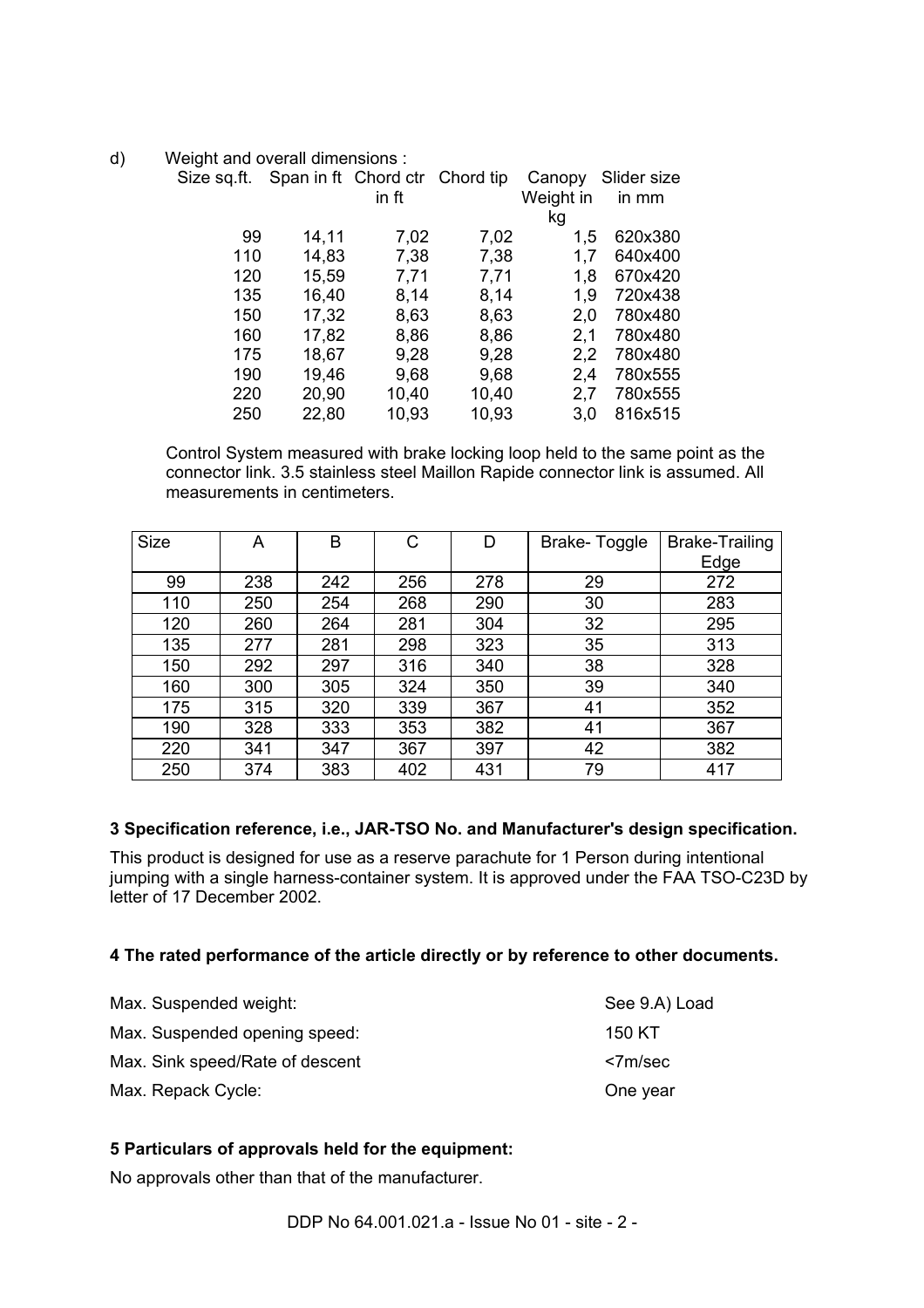## **6 Reference to qualification test report.**

See the TSO C23d approval letter of 17 December 2002

## **7 Service and Instruction Manual reference number.**

Smart Reserve Manual TM/159, edition of January 2003 or a follwing current revision

## **8 Statement of compliance with appropriate JAR-TSO and any deviations therefrom.**  None.

## **9 (a) Statement of the level of compliance with the JAR-TSO in respect of the ability of the article to withstand various ambient conditions or to exhibit various properties.**

Parachute canopy is built with commonly used materials and will withstand normal use in typical civilian environment.

| Canopy Size | <b>Minimum</b> | ExitMaximum Exit Weight (lbs.) |        |      |      |        |     |
|-------------|----------------|--------------------------------|--------|------|------|--------|-----|
|             | Weight         | Student                        | Novice | Int. | Adv. | Expert | Max |
| 99          | 40             | N/S                            | N/S    | 99   | 129  | 129    | 220 |
| 110         | 44             | N/S                            | N/S    | 110  | 143  | 143    | 220 |
| 120)        | 48             | N/S                            | N/S    | 120  | 156  | 156    | 220 |
| 135)        | 54             | N/S                            | N/S    | 135  | 176  | 176    | 220 |
| 150         | 60             | N/S                            | N/S    | 150  | 195  | 195    | 264 |
| 160         | 64             | 160                            | 160    | 160  | 208  | 208    | 264 |
| 175         | 70             | 175                            | 175    | 175  | 228  | 228    | 264 |
| 190         | 76             | 190                            | 190    | 190  | 248  | 247    | 264 |
| 220         | 88             | 220                            | 220    | 220  | 264  | 264    | 264 |
| 250         | 100            | 250                            | 250    | 250  | 300  | 300    | 300 |

#### **(a) Working and ultimate pressure or loads.**

N/S = Not Suggested

Minimum exit weights are calculated on a 0,4 lbs/sq ft wing loading.

## **(b) Limitations of voltage and frequency.** Not applicable

- **(c) Time rating (e.g. continuous, intermittent) or duty cycle.** The service/operational life is not regulated
- **(d) Limits of accuracy of measuring instruments.** No measurements needed
- **(e) Whether the equipment is "flameproof" (explosion-proof).**  The equipment is not flameproof

## **(f) Whether the equipment is "fire-resistant".**

The equipment is not fire resistant

- **(g) The compass safe distance.** N/A (not applicable)
- **(h) Level of radio interference.** N/A (not applicable)